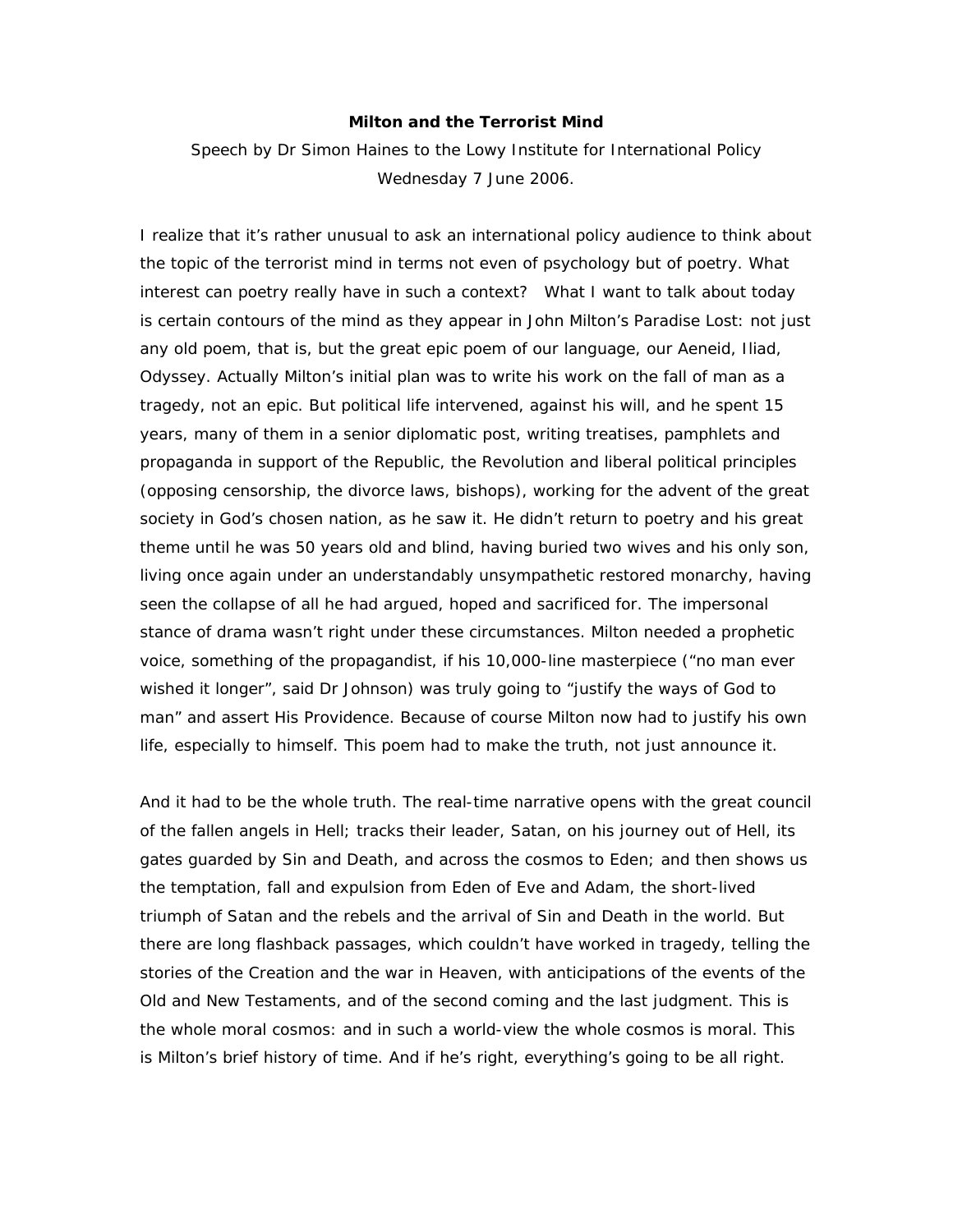So why is it wrong now? Where did it all *go* wrong? The answer has to start with Satan, no matter how crucial and interesting the motivations and psychology of Adam and Eve later. His actions, prompted by his motivations, set in motion this whole enormous machinery of sin, death and damnation. He and the other fallen angels experience the greatest loss: not just of Paradise, like Adam and Eve, or of the prospect of Heaven, like damned human souls: but of the reality of Heaven itself. As God explains, one third of a perfect race, the angels, have become imperfect, and their consequent demotion has created a space in Heaven which God plans to fill by promoting into it the members of an *im*perfect race, humanity: who are nevertheless perfectible. Our salvation justifies the fall of Adam and Eve, but it must also justify a greater and prior fall: that of Satan. Why did he do what he did? To answer this question Milton must explore the Satanic mind.

The ancient Jewish and Christian traditions didn't give him much material to work with. The Hebrew word "Satan" goes back to an ancient binary (or Manichaean) conception of the universe. It means "adversary", or more literally, "one who plots *against* another". But that's pretty much all you get in Isaiah, Genesis, the Psalms, the apocryphal books, rabbinical commentaries and so on. There's some use of the terms for pride, envy and ambition, and some mention of the wish to rise above God in importance. But this wasn't nearly enough for Milton; much of the *raison d'etre* of his poem had to lie in whatever deeper or fuller motivation he could find in this stark figure. Even the Mephistopheles character from the medieval Faust story used by Marlowe was just another "adversary", and a minor one at that. But—Faust himself was a different matter. Milton in effect fused this more pitiful human figure with his demonic adversary. The result is a kind of thought-experiment, an archangel-sized scheme or blueprint of a human emotional aggregation. He did it so powerfully that many readers, following the lead of Blake and Shelley, believed him to be unconsciously in sympathy with this Faustian Satan and hostile to God, whose portrait they found repulsive. Milton "was of the Devil's party, without knowing it". Milton would have regarded this as nonsense, but it has a grain of truth, and it's been an extremely influential and popular view. Milton clearly did look within himself in trying to understand Satan's mind, while of course he could not do this with God's.

Still, the fact that this is a thought experiment or pattern of concepts rather than a dramatic human character makes it all the more useful for our purposes. The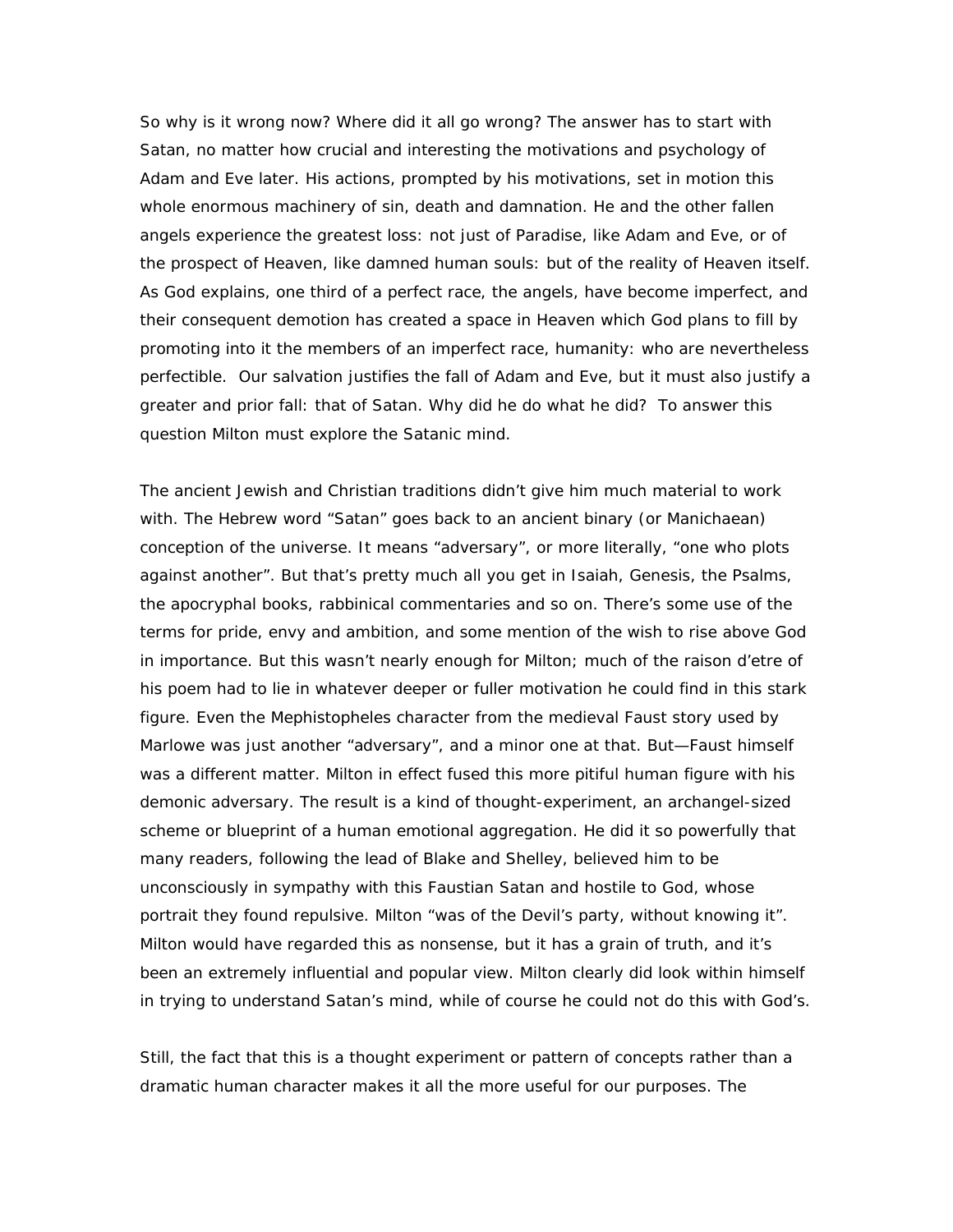extracts from the poem I'm going to put briefly up on the screen, just to give a taste of its language and appearance, include all the key passages about Satan's mind. We see him unyielding in his defiance (1); determined in his very despair to oppose God and be a free ruler in Hell (2); enviously and vengefully looking down on Man (3, 4, top of 5); having his moment of regret and remorse before resolving to be evil (5, 6); reacting to the original exaltation of the Messiah by God with envy and pride (7); and finally turning spitefully once again on his vulnerable victims (8).

[passages quoted are as follows: Book 1 lines 96-126, 159-191, 254-263; Book 2 lines 345-385; Book 3 lines 552-5; Book 4 lines 9-110, 358-517; Book 5 lines 603- 666, 775-797, 853-864; Book 9 lines 119-178]

List of key concepts drawn from these passages:

disdain, indignity injured merit, impairment shame fixedness (of will, mind)

repentance conscience remorse

despair (annihilation of hope)

gratitude, (in)capacity to feel

rage malice spite revenge

envy ambition

self-creation freedom choice equal rights

pride

This is where the shape of Satan's mind emerges, from larger groups of concepts developed by Milton to elaborate and justify the highly compressed trio of envy, pride and ambition.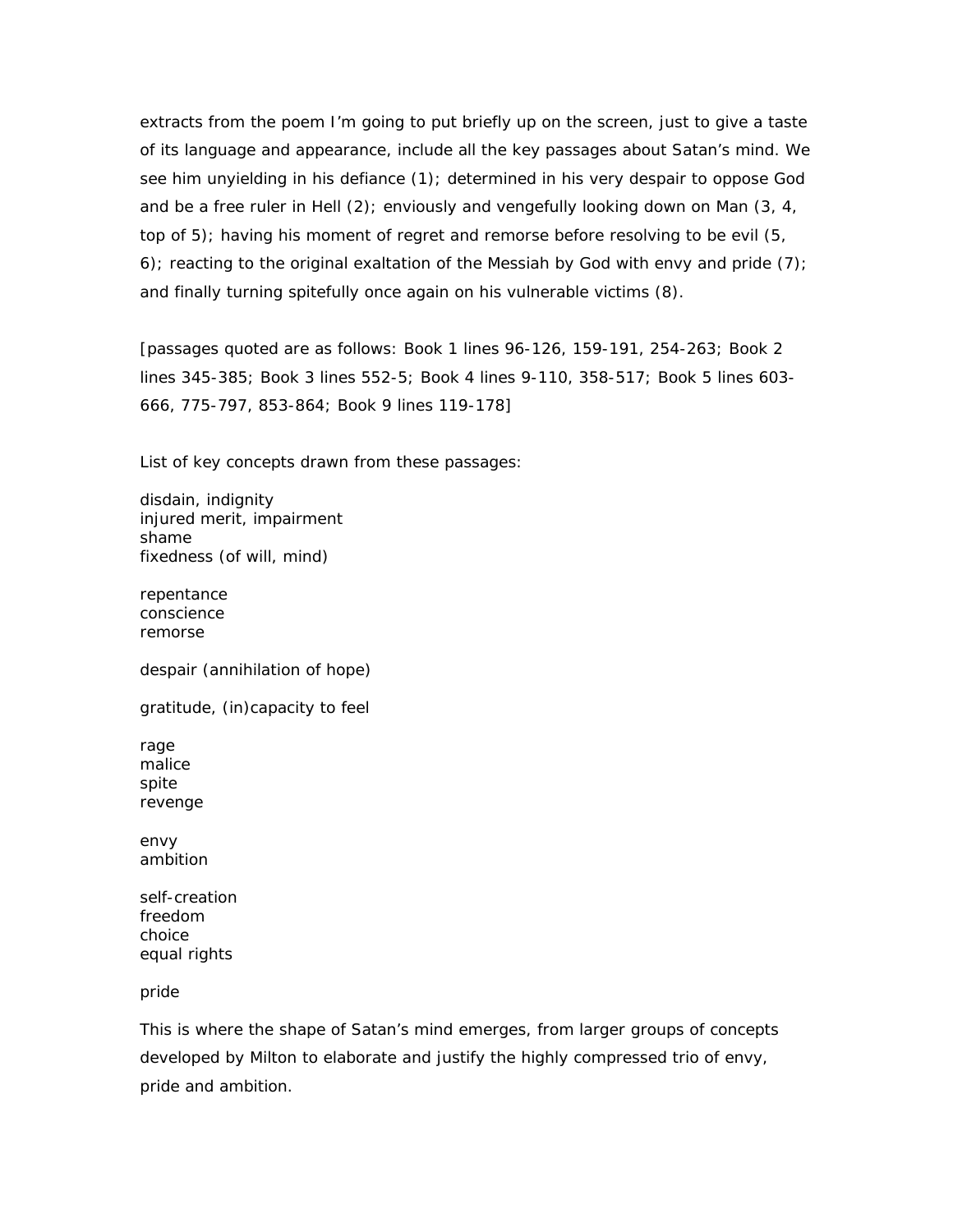So starting at the top, "disdain", from the Latin *de-dignare*, means to de-dignify or reduce someone's worth or merit, literally to inflict *in*diginity. Satan both feels disdain for others and feels disdained himself. "Impaired" is from *impeiorare*, meaning to make worse, to diminish, mar or injure, while "merit" means in Latin to earn one's share: so that "injured merit" is a diminished share. "Shame" in its ancient Germanic roots means something like exposure: being shown up or revealed as lesser than another or lesser than one was before in terms of the repute, honour or esteem in which one is held by others. We shouldn't underestimate the power of such an honour ethic even in some contemporary societies. Shame, significantly, is seen by Milton as a self-perpetuating emotion. Satan cannot repent because to reveal oneself in doing that would be to manifest precisely the diminished status which caused the shame to begin with. This vicious feedback loop results in a kind of immutability or fixedness of will: a mind permanently oriented towards or locked in by its own predicament: a mind that is its own cage.

This cage made its most famous appearance in English literature just a few years later, in John Bunyan's *Pilgrim's Progress*. The two pilgrims find a man in an iron cage who says he cannot *repent*, literally cannot punish himself, cannot feel angry with himself, or open himself to his own chastisement. The heart is locked even to itself. The conscience can still be heard and even felt but not acted on. So it turns into the biting of remorse which must be endured but can't be cured ("remorse" *means* "biting"). "My heart's so hardened I cannot repent", said Marlowe's Faustus. Now in Bunyan this iron cage is called "despair"; *sperare* is to hope, and *de-sperare* is the annihilation of hope. In this condition your heart is shut. You are condemned to know how it would be to open it and yet to be prevented from doing so—by yourself. Milton explores this dreadful condition further in his brilliant analysis of gratitude, which Satan understands and yet cannot feel towards his creator. "A grateful mind/ By owing owes not, but still pays, at once indebted and discharged". He can only *feel* gratitude for being created *as* a burdensome debt, a perpetual heavy owing; but he *understands* that it should be an *act*, a positive act of payment which discharges the debt in the very moment of incurring it. The self-conscious inability to *be* not just *feel* grateful is part of despair; if Satan could really *be* grateful, which would be a genuine liberation, he wouldn't have rebelled and wouldn't be in the iron cage.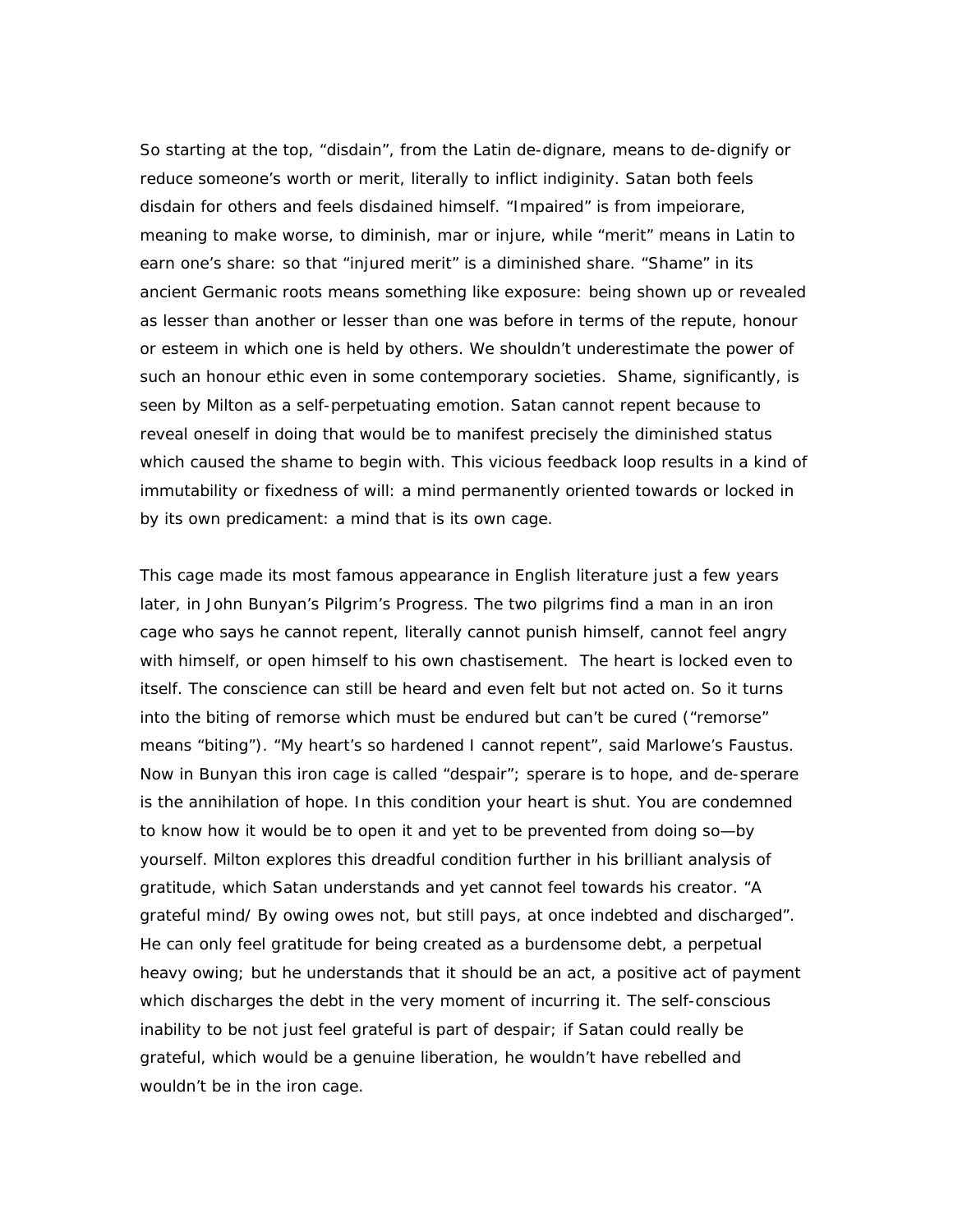This condition leads the mind directly into the next group of emotions. Being trapped like this means being completely enraged, as if foaming at the mouth (the Latin for rage is *rabies*). We direct such a rage at anyone we see: but above all at the disdained object, the one in favour of which we were disdained ourselves. In Satan's case this object is the human race, destined by God to occupy his rightful space in the homeland from which he is exiled. Towards them (us) he feels malice, *malitia*, the quality of having active or harmful *malus*, badness or evil; and the comparative form of *malus*, meaning "worse" or "more bad", is *peior*, which as we've seen gives us "impair". Evil in Satan is the wish to impair or disfigure others as one feels oneself impaired or disfigured. He also calls this motive "revenge" and "spite". The Latin root forms of "revenge" mean literally "speaking force back" (*re-vim-dicere*), powerfully flinging words back against someone; but by Milton's time it meant what it still does, returning harm for harm: in Satan's case harming God, who harmed him, by harming humanity. Spite is from de-spite, or *de-spicere*, meaning "look down upon with malicious intent" or intent to harm: imagine someone in ambush up a tree, or looking down at an insect before stepping on it, or looking down from an aircraft or high hill on a vulnerable target.

This is a crucial point of linkage to the original core Satanic terms. "Envy", in Latin *in-videre*, also means literally "looking maliciously in upon", like a prospective home invader peering in through a window, or in the case of the despairing man in the cage peering out through the bars, at what he wants for himself. (In-vasion or *going*  in upon, *in-vadere*, is the usual next step, incidentally. First you look in, then you go in: envy, invade.) What's important here is that the cage is itself *made* of this kind of envious wanting, a desire which creates the impossibility of its own satisfaction.

Meanwhile "ambition", *ambi-ire*, as anyone who watches born politicians in action at any level will know very well, means literally "going around", circulating, seeking out others' good opinion, feeding one's pathological need not to be disdained. Being in the cage is the worst of all states for such a mind; its owner is condemned to look out at a world which his own desire to walk around in actually prevents him from walking around in. And of course the ambitious mind doesn't only want to *work* the room: it wants to be the *centre* of the room—or better still, of the whole cosmos. Satan the ungrateful one cannot bear having been created or having the Messiah set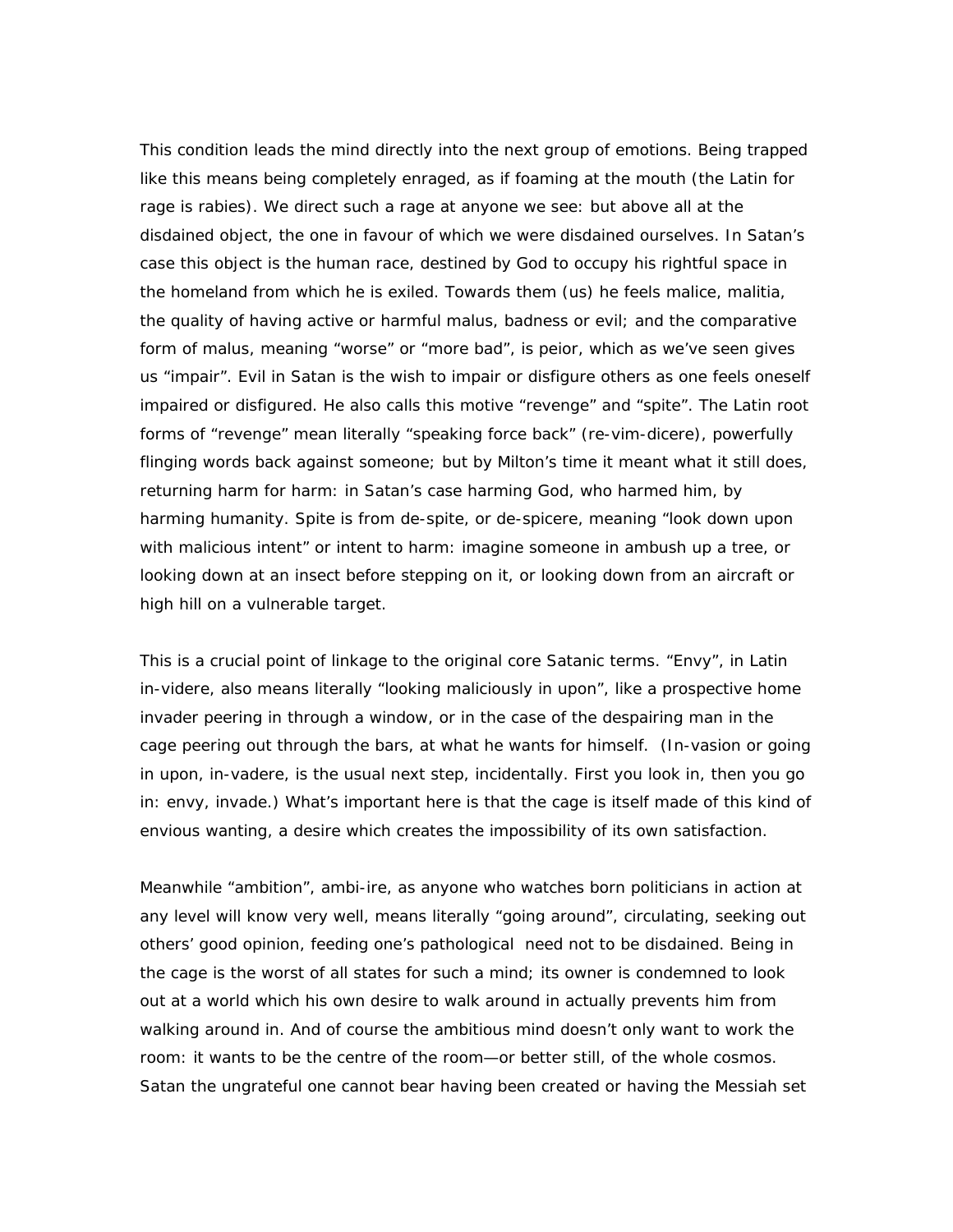above him; he wants to think of himself as the self-created centre of his own world. Using a political language Milton would have known well, that of the more extreme revolutionaries of the 1640s, Satan says that all angels are "equals by right": but what he really wants is to "reign" himself, to represent himself as "choosing" Hell itself as somewhere he can rule.

This brings us to the last concept. "Pride" had since ancient times and in many languages meant splendour, magnificence, gallantry, bravery: but in its pathological deformation it had also meant an inordinate or arrogant self-esteem, an overwhelming—nowadays we might even say psychotic—preoccupation with one's own condition, status or state of mind. The wish to be more important than God was all that Milton had been given by the tradition, but he enriched this, the worst of all Christian sins, by picturing Satan not only as the atheist (indeed an early existentialist), who refuses to accept the idea of a Creator and sees creation as the solitary achievement of itself by each being: but also as the anti-Christ, someone whose refusal to accept the Messiah as God's preferred agent or Christ as His incarnation actually defines him at his core as both anti-Christian and anti-Jewish. It's worth remembering, however, that the hero of Milton's other great late poem, *Samson Agonistes*, was in effect a suicide bomber, and he was certainly neither anti-Jewish nor anti-Christian. It's the quality of being defined at the very core of one's being by a religious or quasi-religious fanaticism that sets the Satans and Samsons apart, not the specifics of their theology or doctrine.

So there is our concept cluster. Feeling disdain for others and disdain*ed* oneself; feeling impaired and shamed; feeling despair and the evacuation of hope; possessing an angry and frustrated wish to bring death to the weak, whose pleasant condition one envies, in order to revenge oneself upon the strong, their protectors, by whom one feels belittled and dispossessed; feeling an overwhelming preoccupation with one's own condition and status; and finally possessing fanatical religious or quasireligious sentiments as fundamental to this overall condition of mind It does seem at least worth considering that the great epic of the English language may be founded on a careful and consistent portrait, grounded in Milton's own experience and circumstances, including as an apologist for regicide, of what we might recognise as an extremist, terrorist pathology of an ideological or fundamentalist kind.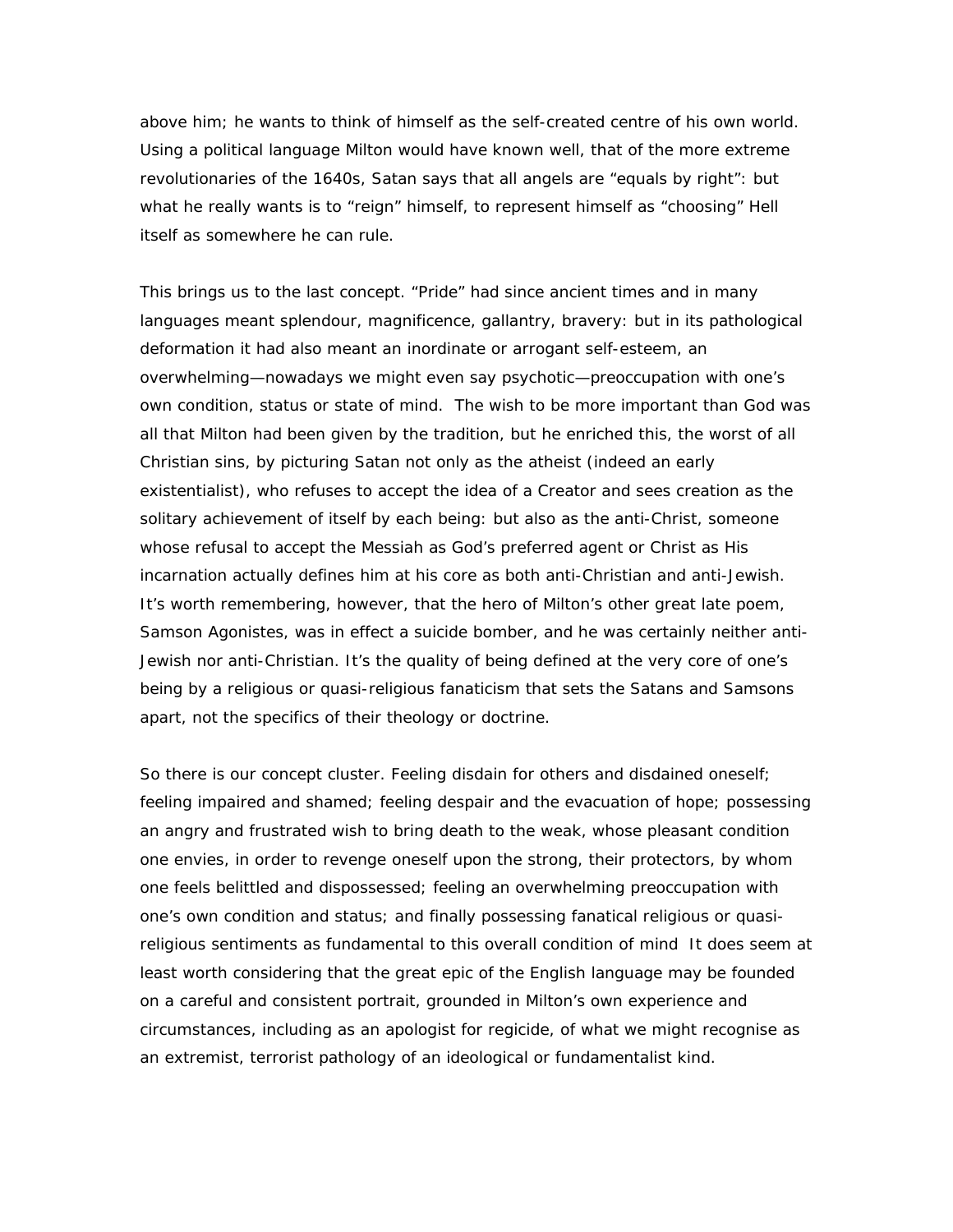Now this is where I leave any pretensions to specialist knowledge behind. In fact some histories of terrorism (typically pre-9/11) have indeed attempted to link terrorist phenomena across the centuries in just these Satanic terms. First century Jewish anti-Roman groups (the original "Zealots"), certain medieval Shi-ites (the original "assassins"),  $19<sup>th</sup>$  century anarchists and nihilists especially in Russia, 1970s neo-communist groups such as the Red Brigades or Red Army Faction, the separatist movements of Ireland, northern Spain and Sri Lanka, and Middle Eastern and Islamic groups from the Jewish Irgun just after the war to today's Hezbollah, Hamas, Al Qu'aeda, and Jemaah Islamiya: all, despite their huge national, cultural and temporal differences, could be seen as sharing some version of this pathology of despair, hatred, resentment and destruction. But recent work in political science (eg Robert Pape and others) and social psychology (Marc Sageman and others) has cast serious doubts on this Satanic model, arguing in the political science case that most terrorist acts have been carried out from quite rational, usually territorial motives, namely to expel a perceived invader from what is seen as a homeland by the systematic serial use of violence against vulnerable targets, causing publicity and fear; and from the latter or psychological point of view, that most terrorists are driven more by interpersonal bonds, within families or other social groups, than by psychologically deviant or extremist individual pathologies.

As far as the political argument is concerned, one might point out that Milton's angels were angry at being expelled from their homeland too; indeed I suspect that the very concept of a "homeland", a place from which one feels oneself to have been alienated, may itself often have become the iron cage imprisoning a terrorist's mind. As far as the social-psychological point is concerned: as with the rebel angels, the social network may often just be a larger and stronger cage, with everyone inside it co-operating to reinforce its bars. But these are only the earliest beginnings of an interesting argument one might have, putting the poetic insights in touch with the political and psychological ones.

Another kind of objection to this Satanic model of a "terrorist mind" is one I'd be much more likely to encounter amongst academic colleagues in the humanities. This is that Western minds, especially those of such contemporary Western leaders as President Bush, have in fact been predisposed by Milton himself to see terrorism this way, as a Satanic aberration, a deviant psychosis. Milton's portrait has sunk so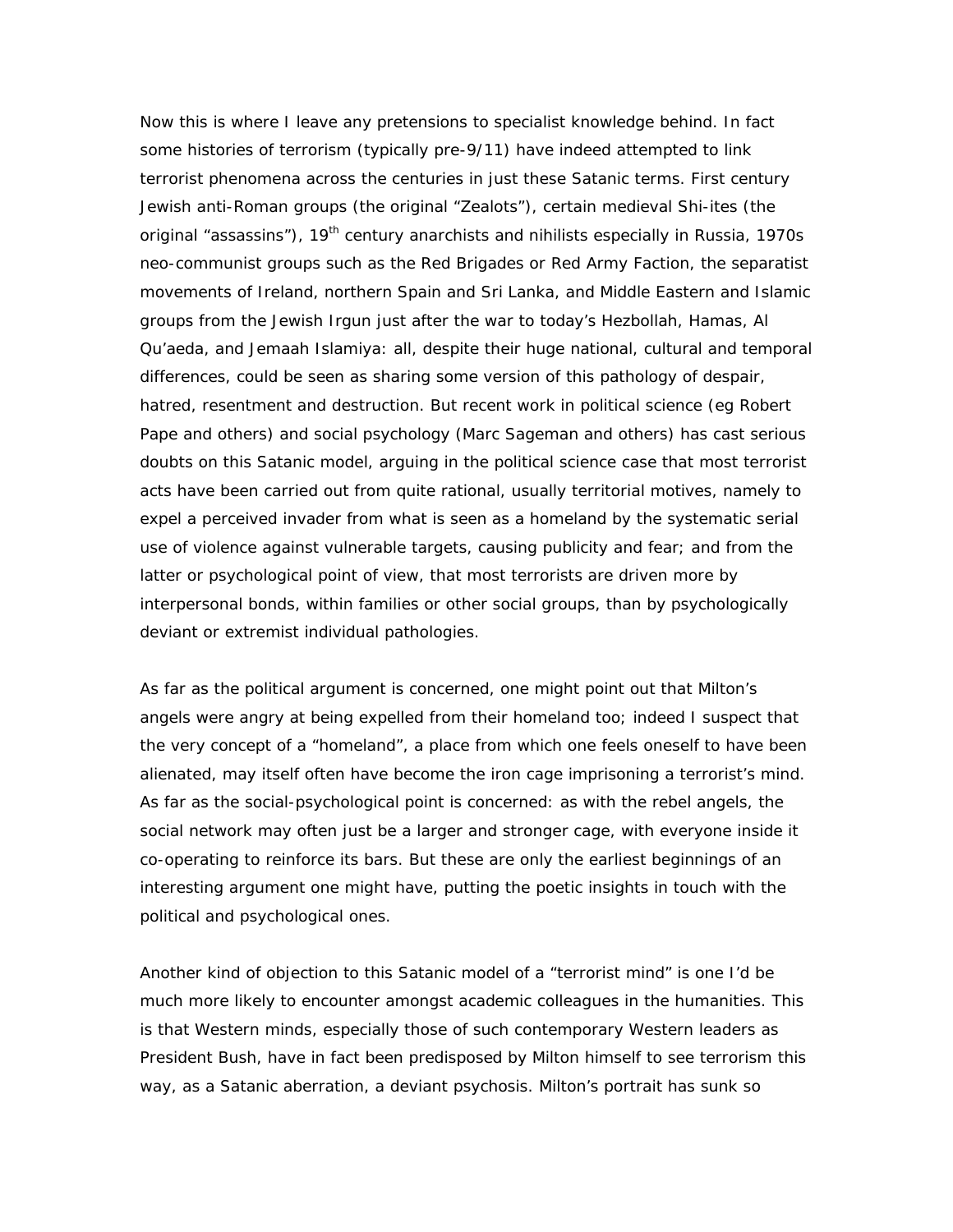deeply into Christian consciousness, in which even secular western morality is grounded, that it still works as a prejudice, at a pre-judgment or unconscious level, to condition us into irrational and misinformed fears of and actions against an Islamic "other", or some other sub-set of the "forces of evil". Almost as if Milton himself were a kind of ayatollah. I suppose one thing I'd say to that is that when the Directors-General of ONA and ASIO tell us, as they have recently, that terrorist suicide attacks of the Bali and 9/11 type are probably going to be with us for some time, then maybe it might be better for our health to regard Milton as an analyst rather than a dogmatist. As someone we can really learn from about human propensities we too are subject to. Osama Bin Laden, Al Zarqawi and Abu Bakar Bashir are certainly not just "Satanic demons", and it wouldn't do any good to label them that way: but it may be that the cultures in which terrorist mind-sets if not terrorist minds are prone to flourish need injections of self-esteem, need moral and emotional antidotes to shame, despair, and anger, more than they need territory, cash or ideology. Terrorist campaigns peter out not because some set of demands has been met, or grievances addressed, but because the relative salience of those emotional contours in that culture has eroded away. How does this erosion process happen? How might damaging contours be replaced by healthy ones? How do we encourage shame and despair to turn into self-esteem?

But even Milton does have his limitations. Without Marlowe's Faustus, I suspect, we may not have had Milton's Satan at all: and even as it is his Satan isn't exactly a Macbeth or an Iago in terms of dramatic or human credibility. "Evil be thou my good", says Satan at his most defiant and grandiose. Milton constructs a cosmic and apocalyptic model of Evil with a capital "E", a model that has presumably contributed to more apocalyptic thinking in the world in general. Maybe a more salutary model is the tragic one Milton first thought of. Macbeth, for example, is called a "Hellhound", sees life as "a tale told by an idiot signifying nothing", and ends up spurned as a "dead butcher". Iago is also called a dog and a devil, and is last seen as a tongue-tied prisoner who for all his malignance hasn't begun to fathom the depths of the great man he has destroyed. These tragic villains are in the end genuinely despicable, their small-time nihilism fully exposed. Satan's spite and destructive power are conceived in such grand *concepts*, the very thing that's made them so helpful to us today, that various people of a Romantic cast of mind mistake him for a grand *character*. Ironically enough, the portrait prompted widespread admiration